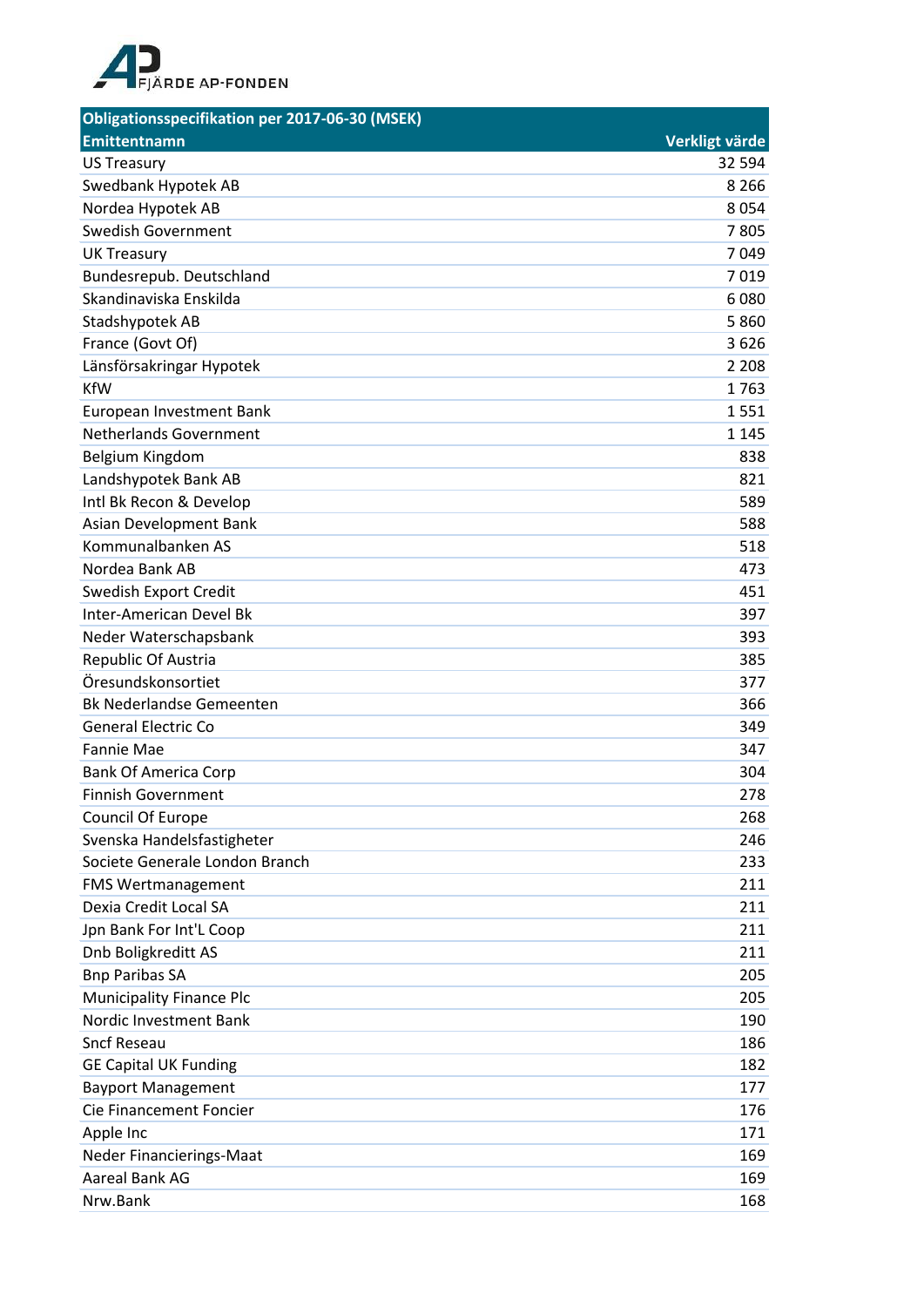

| <b>Obligationsspecifikation per 2017-06-30 (MSEK)</b> |                |
|-------------------------------------------------------|----------------|
| <b>Emittentnamn</b>                                   | Verkligt värde |
| Sparebank 1 Boligkreditt                              | 168            |
| Securitas AB                                          | 163            |
| Royal Bank Of Canada                                  | 156            |
| <b>BPCE SFH - Societe De Fi</b>                       | 153            |
| Jpmorgan Chase & Co                                   | 151            |
| Region Of Ile De France                               | 142            |
| AT&T Inc                                              | 141            |
| <b>HSBC Holdings Plc</b>                              | 140            |
| <b>Goldman Sachs Group Inc</b>                        | 136            |
| Svenska Handelsbanken AB                              | 134            |
| Intesa Sanpaolo SPA                                   | 133            |
| <b>Transport For London</b>                           | 132            |
| Lloyds Bank Plc                                       | 132            |
| Credit Agricole Home Loan Sfh                         | 128            |
| Japan Fin Org Municipal                               | 127            |
| Swedbank AB                                           | 127            |
| Kommuninvest I Sverige                                | 126            |
| Development Bk Of Japan                               | 120            |
| <b>Vodafone Group Plc</b>                             | 114            |
| <b>European Union</b>                                 | 114            |
| Scania CV AB                                          | 114            |
| <b>HSBC USA Inc</b>                                   | 112            |
| Export-Import Bk Korea                                | 112            |
| <b>UBS Group Funding Switzerland</b>                  | 110            |
| <b>ABN Amro Bank NV</b>                               | 107            |
| VISA Inc                                              | 106            |
| Volkswagen Intl Fin NV                                | 106            |
| Santander UK Plc                                      | 106            |
| Intl Finance Corp                                     | 102            |
| Cooperatieve Rabobank Ua                              | 99             |
| Deutsche Bahn Finance By                              | 97             |
| Kommunekredit                                         | 95             |
| Electricite De France SA                              | 93             |
| <b>Verizon Communications Inc.</b>                    | 91             |
| Berkshire Hathaway Inc                                | 88             |
| Banco Bilbao Vizcaya Arg                              | 86             |
| <b>Bank Of New York Mellon</b>                        | 85             |
| Caisse D'Amort Dette Soc                              | 85             |
| VW Credit Inc                                         | 85             |
| Norddeutsche Landesbank                               | 85             |
| Landwirtsch. Rentenbank                               | 84             |
| Ontario (Province of)                                 | 84             |
| Nationwide Bldg Society                               | 83             |
| Temasek Financial I Ltd                               | 76             |
| Pohjola Bank Oyj                                      | 69             |
| Corp Andina De Fomento                                | 69             |
| Cred Suis Gp Fun Ltd                                  | 69             |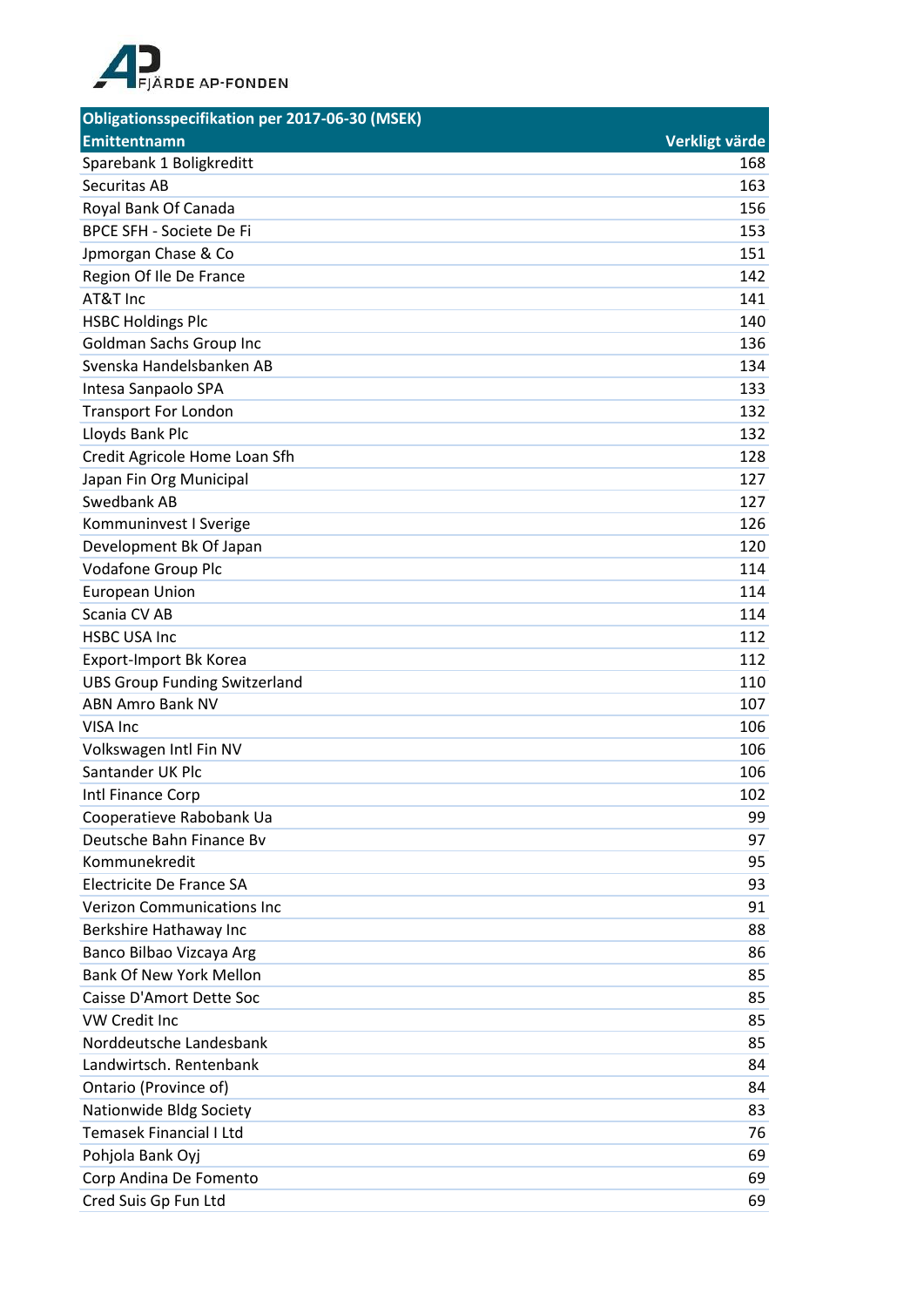

| <b>Obligationsspecifikation per 2017-06-30 (MSEK)</b> |                |
|-------------------------------------------------------|----------------|
| <b>Emittentnamn</b>                                   | Verkligt värde |
| <b>Tennet Holding Bv</b>                              | 62             |
| Innogy Finance Bv                                     | 54             |
| Rodamco Sverige AB                                    | 52             |
| <b>TVO</b>                                            | 52             |
| Telia Co AB                                           | 51             |
| <b>Westpac Banking Corp</b>                           | 51             |
| Met Life Glob Funding I                               | 51             |
| Lundbergforetagen AB                                  | 49             |
| <b>Telefonica Emisiones SAU</b>                       | 49             |
| Suomen Hypoteekkiyhdisty                              | 48             |
| <b>Alliander NV</b>                                   | 48             |
| Anheuser-Busch Companies Inc                          | 48             |
| Novartis Capital Corp                                 | 47             |
| Nvidia Corp                                           | 46             |
| <b>Commonwealth Bank Aust</b>                         | 45             |
| <b>Bear Stearns Cos Llc</b>                           | 43             |
| <b>GE Capital Intl Funding</b>                        | 43             |
| Nasdaq OMX Group                                      | 43             |
| AP Moeller-Maersk A/S                                 | 43             |
| Vornado Realty LP                                     | 43             |
| Morgan Stanley                                        | 42             |
| Citigroup Inc                                         | 42             |
| Hutch Whampoa Int 12 II                               | 42             |
| <b>Telenor ASA</b>                                    | 42             |
| <b>Aviation Capital Group</b>                         | 42             |
| Unilever Capital Corp                                 | 42             |
| <b>Qbe Insurance Group Ltd</b>                        | 42             |
| Microsoft Corp                                        | 42             |
| Nike Inc                                              | 41             |
| <b>Bmw Us Capital Llc</b>                             | 41             |
| <b>Euro Stability Mechanism</b>                       | 40             |
| <b>BPCE SA</b>                                        | 40             |
| National Australia Bank                               | 38             |
| Pernod Ricard SA                                      | 36             |
| <b>Freddie Mac</b>                                    | 36             |
| <b>Dominion Resources Inc</b>                         | 35             |
| Daimler Intl Finance Bv                               | 34             |
| Korea Development Bank                                | 34             |
| <b>Rockwell Collins Inc</b>                           | 30             |
| Berkshire Hathaway Fin                                | 27             |
| Pepsico Inc                                           | 23             |
| Astrazeneca Plc                                       | 23             |
| <b>HSBC France</b>                                    | 19             |
| Unibail-Rodamco SE                                    | 19             |
| Mitsubishi Ufj Financial Group                        | 18             |
| <b>Regency Centers LP</b>                             | 17             |
| <b>GE Capital Euro Funding</b>                        | 14             |